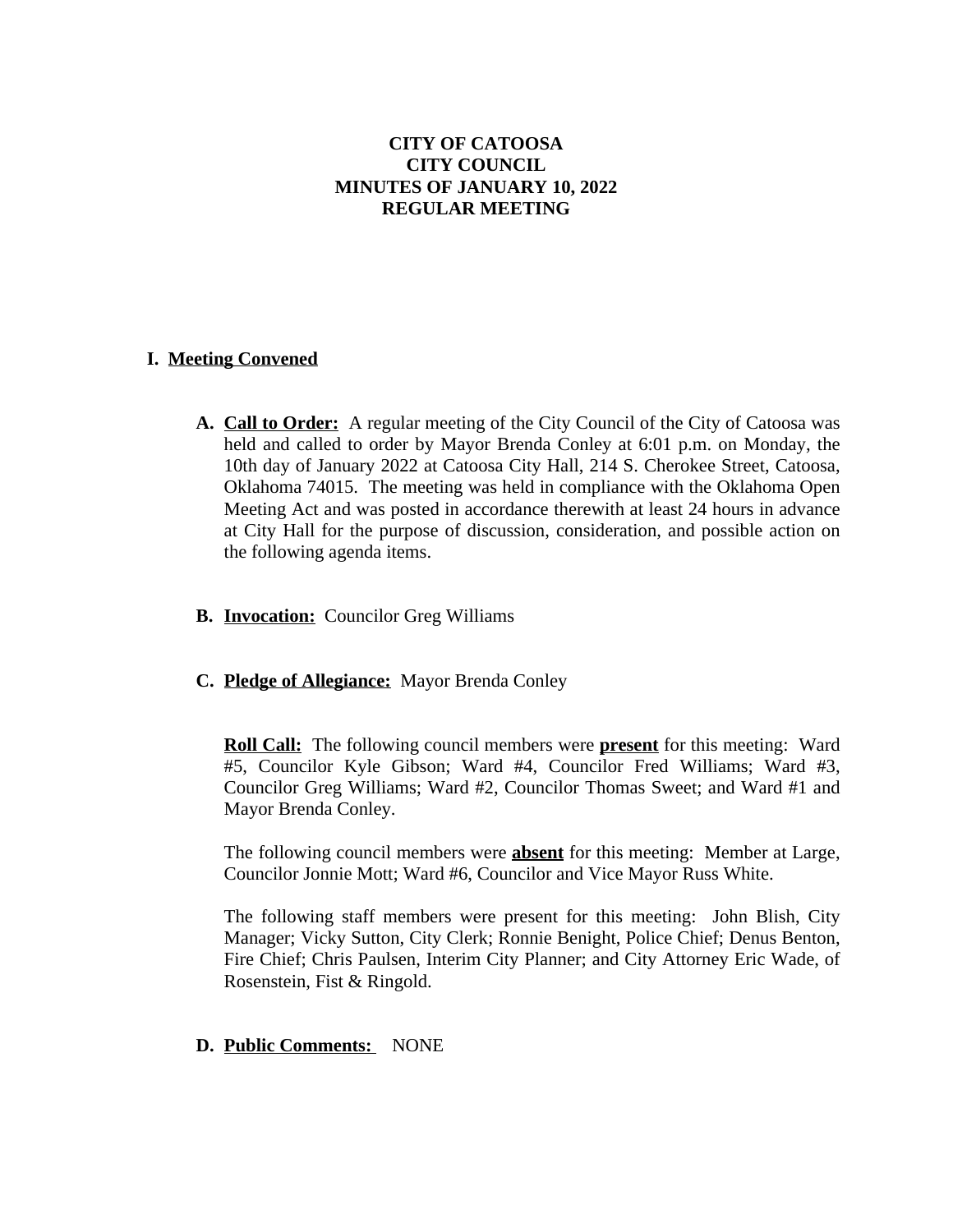## **II. Consent Agenda:**

**Information:** Consideration and appropriate action relating to a request for City Council approval of the Consent Agenda:

- **1)** Approval of Minutes of the **December 13, 2021,** Regular Meeting
- **2)** Approval of Regular and Prepaid Claims
- **3)** Approval of Financial Statements for September 2021
- **4)** Pay Request No. 3 Place Strategies, Inc. Comprehensive Plan in the amount of \$26,478.49
- **5)** Pay Request-Coates Field Service, Inc.-Right of Way Services-November 2021-in the amount of \$16,907.72
- **6)** Pay Request-Playground Boss-Rolling Hills Splash Pad Park Playground Equipment-in the amount of \$31,000.00
- **7)** Grand Gateway Representative-Reappointment of Thomas Sweet as representative, and John Blish as alternate to the Grand Gateway Board of Directors for 2022

A motion was made by **Thomas Sweet** and seconded by **Fred Williams** to approve the consent agenda. The motion **passed** with the following votes:

Mayor Brenda Conley-aye Fred Williams-aye Thomas Sweet-aye Kyle Gibson-aye Greg Williams-aye

**III. Items Removed from Consent Agenda:** There were no items removed from the consent agenda.

### **IV. Agenda Items:**

## **Item #1: Authorizing the City of Catoosa to establish an account with Bank of Commerce**

A motion was made by **Thomas Sweet** and seconded by **Fred Williams** to approve, establishing an account with Bank of Commerce for the purpose of depositing funds received from the American Rescue Plan Act, and authorize the appropriate officers of the City to execute any documents reasonably required by the bank to establish an account. The motion **passed** with the following votes:

| Mayor Brenda Conley-aye |
|-------------------------|
| Thomas Sweet-aye        |
| Greg Williams-aye       |

Fred Williams-aye Kyle Gibson-aye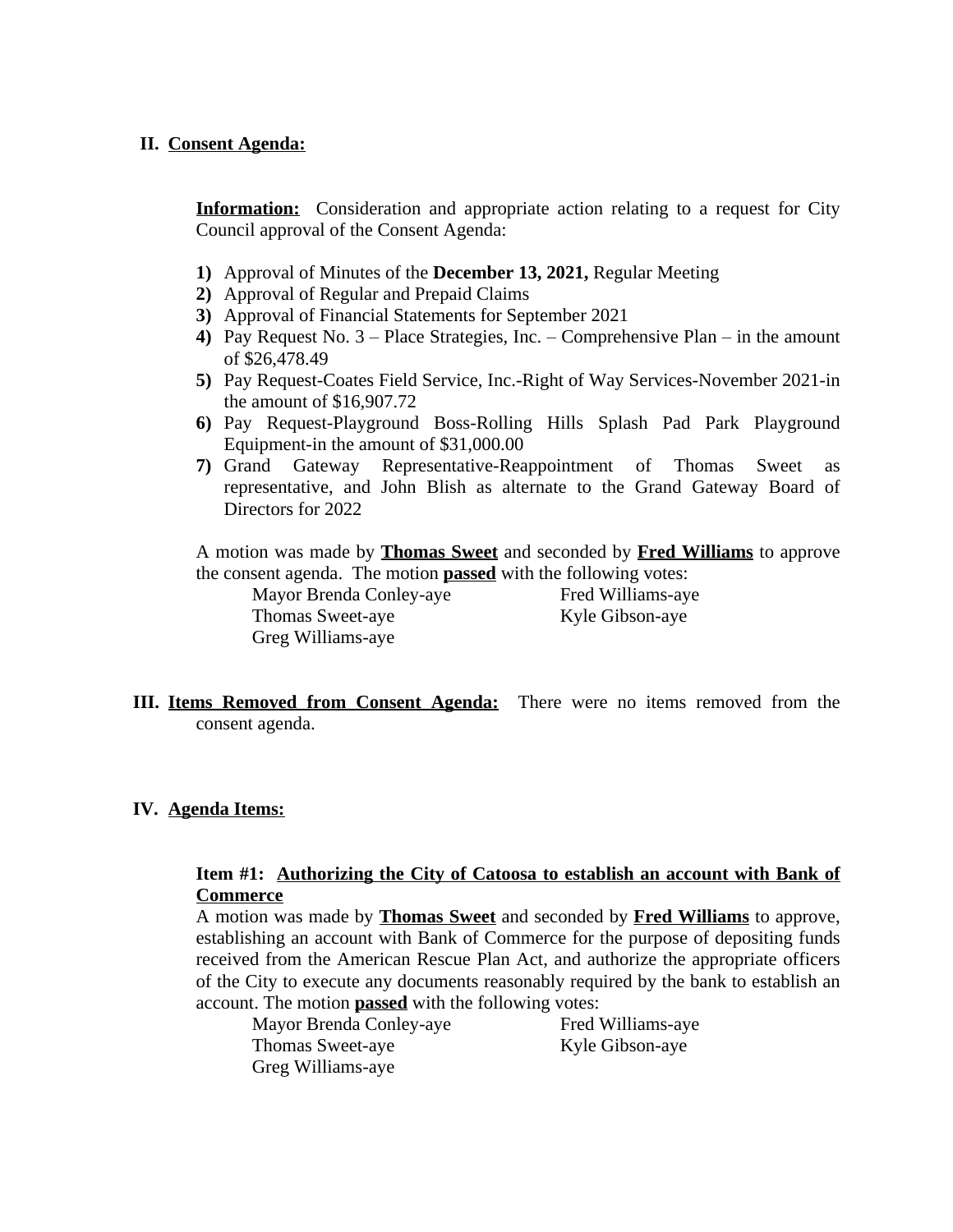#### **Item #2: Authorizing Bank Signatories**

A motion was made by **Thomas Sweet** and seconded by **Fred Williams** to approve bank signatories for the new accounts and any financial documents required to include John Blish, Brenda Conley, Vicky Sutton, Russ White, Angela Schmitt, and Jamie Scrivner. The motion **passed** with the following votes:

Mayor Brenda Conley-aye Fred Williams-aye Thomas Sweet-aye Kyle Gibson-aye Greg Williams-aye

- **V. New Business:** There was no new business.
- **VI. City Manager Report:** John Blish, City Manager informed the City Council of the following:
	- We have construction meetings coming up regarding Hwy 66 & Denbo. The Oklahoma Department of Transportation is going to reconstruct the intersection at the bottom of the hill where they both meet. We will gain a lighted intersection with entrance into the park. ODOT will by paying for the construction cost and the City will be responsible for the engineering cost.
	- ODOT will be constructing a covered informational KIOSK, on the North side of the bridges at Rogers Point Park, talking about the historical value of the bridges.
	- Brian Kellogg submitted plans to the state requesting grants regarding the Blue Whale. These plans will include a walking trail, moving the ark, and putting in a deck.
	- The ice-rink was a big success even though we had terrible weather a few nights. We had as many as 120 skaters one night when we had great weather.
	- We will be taking pictures for the website and City ID cards after our meeting January 24<sup>th</sup>.

### **VII: Council Comments:** NONE

#### **VIII: Adjourn:**

A motion was made by **Thomas Sweet** and seconded by **Fred Williams** to adjourn.